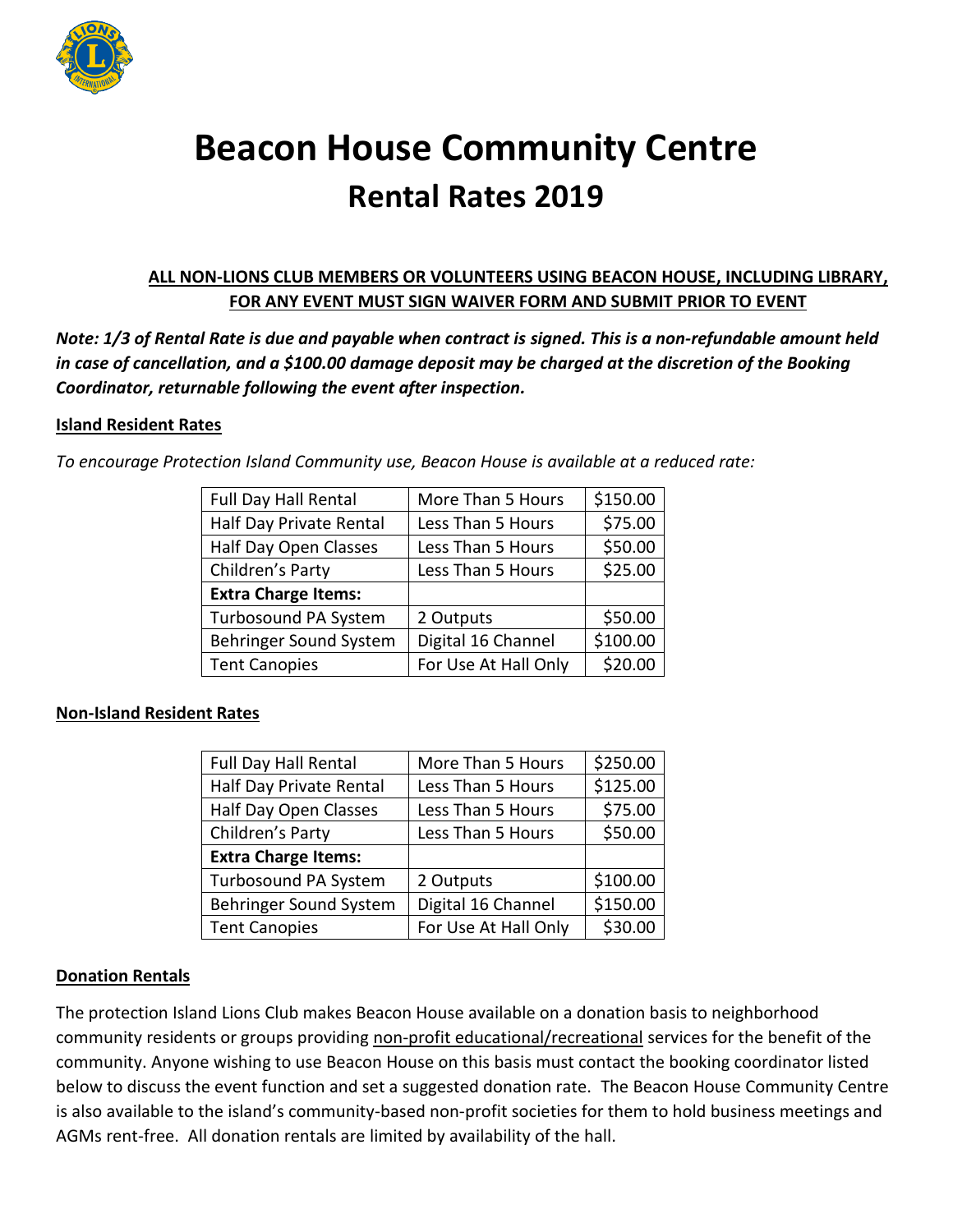### **Event Liability Waiver and Insurance**

*It is your responsibility as a user of Beacon House Community Centre to read, understand, sign and submit the supplied waiver; it is also your responsibility to provide your own liability insurance coverage for your event. If you are unsure about your coverage check with your insurance agent.*

### **A Reminder: Alcohol Related Events**

Any event selling or otherwise serving alcohol must comply with the following three conditions:

- Obtain Special Occasion Liquor License. May be applied for online or at any British Columbia Liquor branch.
- Obtain Special Event Liability Insurance. May be applied for online (PAL Insurance) or from your insurance company.
- Serving It Right Certificate. You cannot obtain a liquor license or serve alcohol without this certificate.

# *All three of the above documents must be posted or available for inspection on the premises prior to and during your event. Failure to produce will result in event cancellation.*

**The Protection Island Lions Club manages Beacon House Community Centre. Your booking coordinator for 2019:**

**Peter Frewin Text: (250)716-1021 Phone: (778)762-2887 Email: pr0isleli0ns@gmail.com**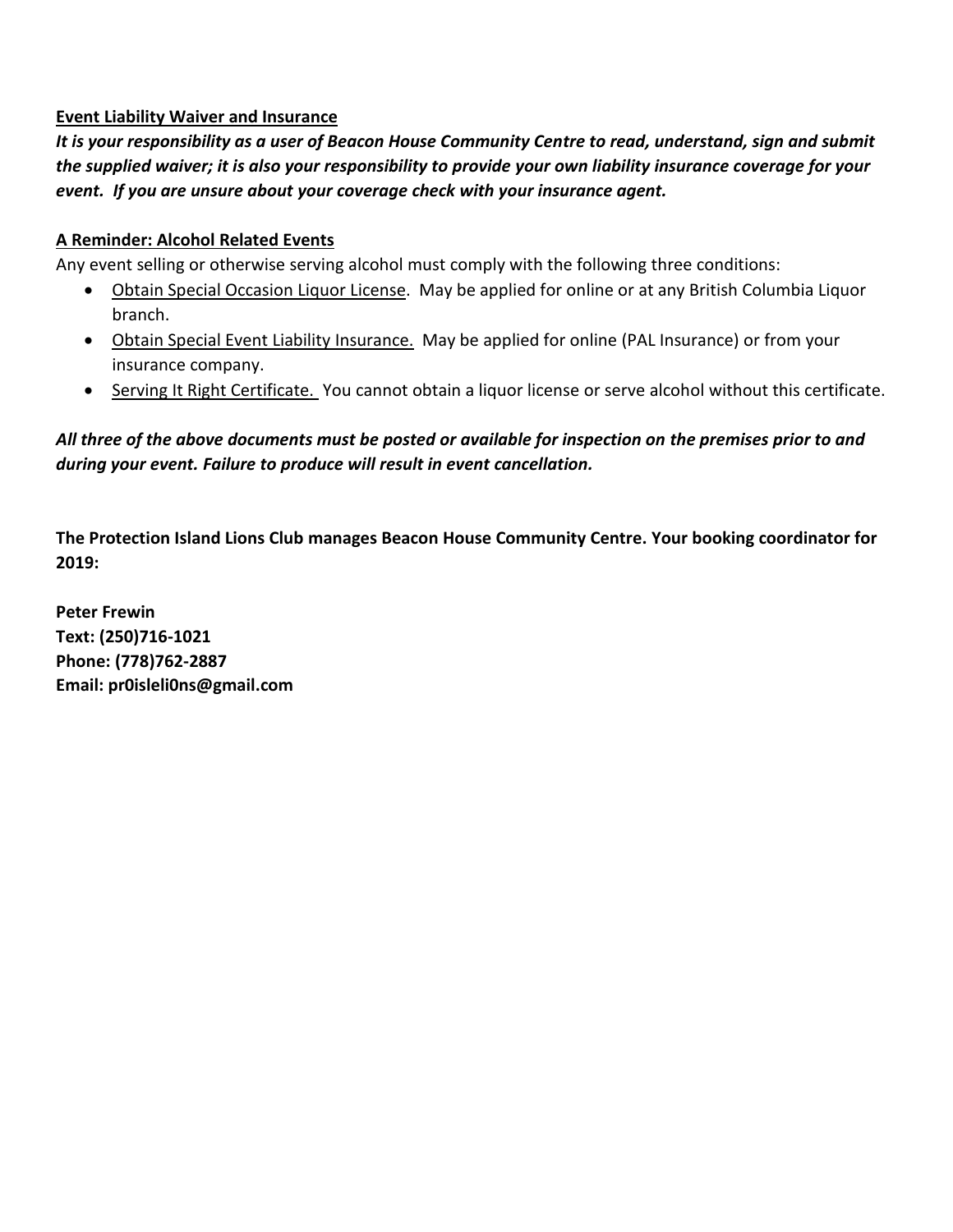# **Rental Requirement Checklist**

Following your rental you will leave the community hall in the condition you found it. Specifically, that entails:

- ➢ Removing all garbage. We have no garbage collection on Protection Island so garbage is taken to Nanaimo by individuals. The Nanaimo Port Authority provides dumpsters for this purpose close to their office at the northwest end of the Nanaimo boat basin.
- $\triangleright$  Compostable materials (no meat, fat, cooked food) may be left in bucket supplied. These materials are used at the community garden.
- $\triangleright$  Beverage containers for which a refundable deposit was paid (juice, beer cans, bottles) can be left for recycling. All refundable containers should be bagged and left at the recycling area at the bottom of driveway to your left.
- ➢ Tables and chairs are cleaned and stored by Beacon House staff, please leave in place.
- ➢ Dishes and glassware should be washed in the dishwasher and returned to their respective cupboards. Large event glassware should be returned to shelving unit where found after washing.
- $\triangleright$  Remove all food and beverages from the fridges. The fridge should be cleaned after use to eliminate any spillage.
- $\triangleright$  Any outdoor equipment should be cleaned and left in place for inspection prior to storage.
- $\triangleright$  Floors should be swept and any spillage spot cleaned prior to inspection. This includes any deck space used during the event.
- ➢ Check all taps and bathroom fixtures to ensure no water running, all internal lights off, doors and windows secured.
- $\triangleright$  Sound system, if used, must be turned off and left in place for inspection.

# *Note: Return key to coordinator during inspection. Failure to return key will result in loss of deposit.*

# **Rental Requirement Signature**

*I have read and understand the terms of this agreement, dated this \_\_\_\_\_\_day of\_\_\_\_\_\_\_\_\_\_\_\_\_\_, 2019*

*Signed\_\_\_\_\_\_\_\_\_\_\_\_\_\_\_\_\_\_\_\_\_\_\_\_\_*